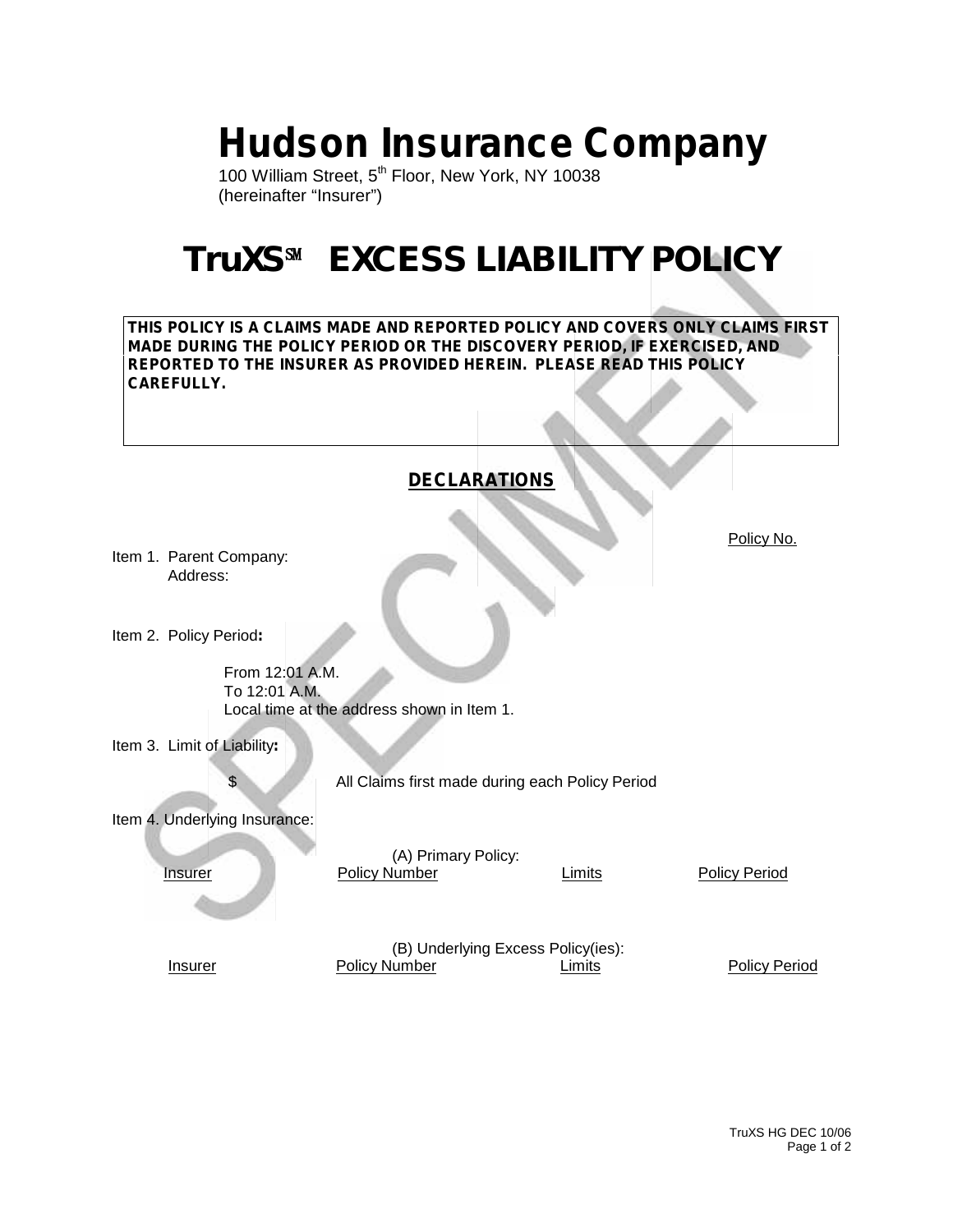Item 5. Premium: \$

Item 6. Discovery Period:

- (A) Additional Premium: **\$**
- (B) Additional Period:

Item 7. Form number and endorsements attached at issuance**:**

Item 8. Notice to Insurer**:**

Hudson Insurance Company 176 Mineola Blvd, 2<sup>nd</sup> Floor Mineola, NY 11501 Fax: 516-739-1862

Item 9. Followed Policy**:**

**Policy Number Limits Limits** Policy Period

In witness whereof, the Insurer has caused this policy to be signed by its President and Secretary, but it shall not be valid unless also signed by a duly authorized representative of the Insurer.

Authorized Representative

\_\_\_\_\_\_\_\_\_\_\_\_\_\_\_\_\_\_\_\_\_\_\_\_\_\_\_\_\_\_\_\_\_